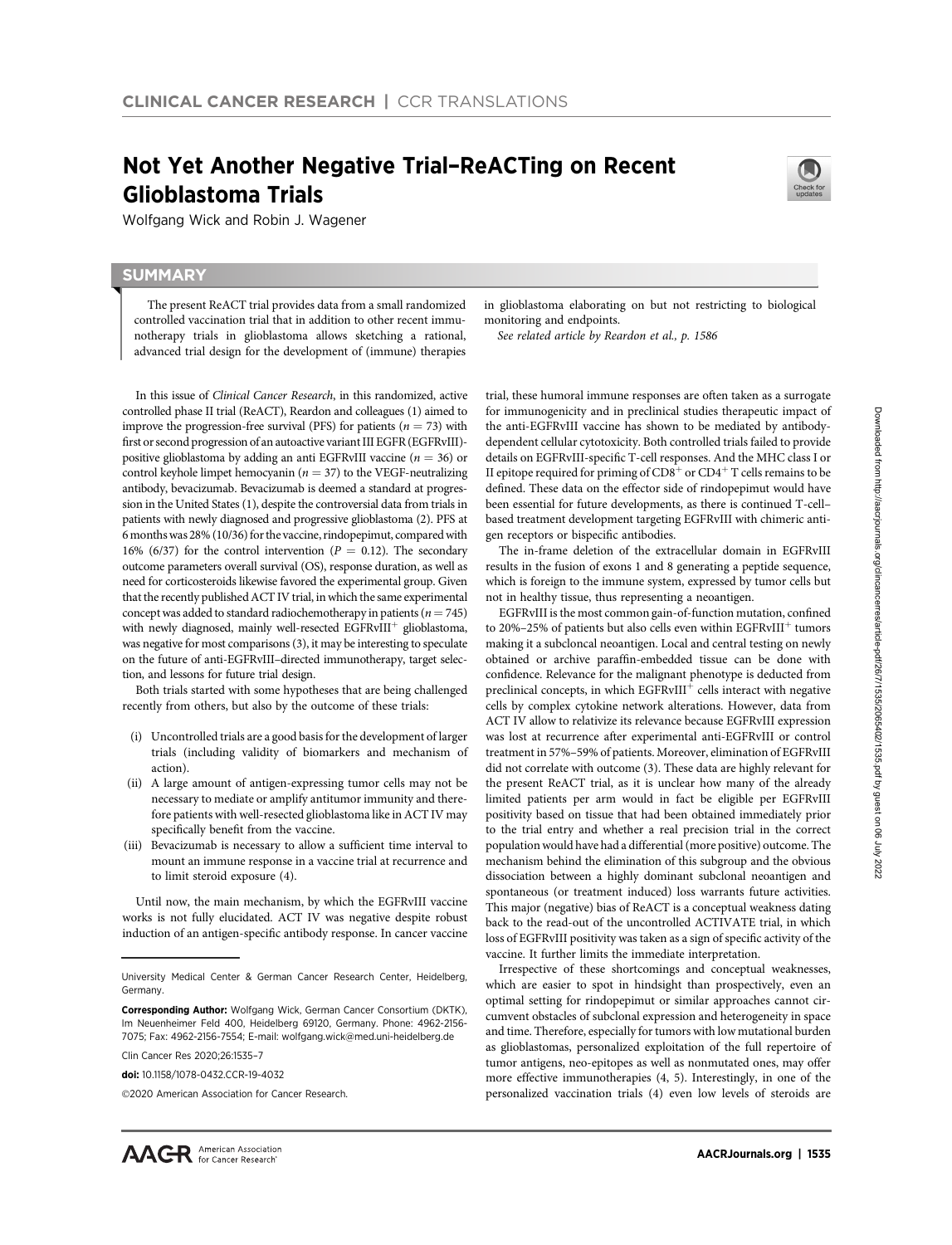

# Downloaded from http://aacrjournals.org/clincancerres/article-pdf/267/1535/2065402/1535.pdf by guest on 06 July 2022 Downloaded from http://aacrjournals.org/clincancerres/article-pdf/26/7/1535/2065402/1535.pdf by guest on 06 July 2022

# Figure 1.

Window trial development in the neoadjuvant setting. A, Extensive analysis of glioblastoma tissue from a recent biopsy or resection (or other recently obtained surrogate tissue) with a standardized test including evaluation of heterogeneity. B, Selection or development of a treatment (vaccine and drug) individualized or in a trial. C, Therapy may/should start prior to the removal of the tumor tissue to allow the best match between biological analysis and treatment setting. D, Intensive use of blood, cerebrospinal fluid, or other easy to obtain tissues to allow understanding of mode of action, target inhibition, mounting of a specific immune response, antibody development, and other parameters that characterize the individual effects or resistances of a therapeutic intervention in a specific patient. E, Removal of the necrotic, most likely untreatable part of the tumor. F, Careful, multivariable, deep analysis of the resected tumor tissue to assess individual benefit, activity (or not) of the treatment. G, Dependent on the response and options, continuation, modification, or end of treatment and follow-up of efficacy parameters beyond the end of the intervention.